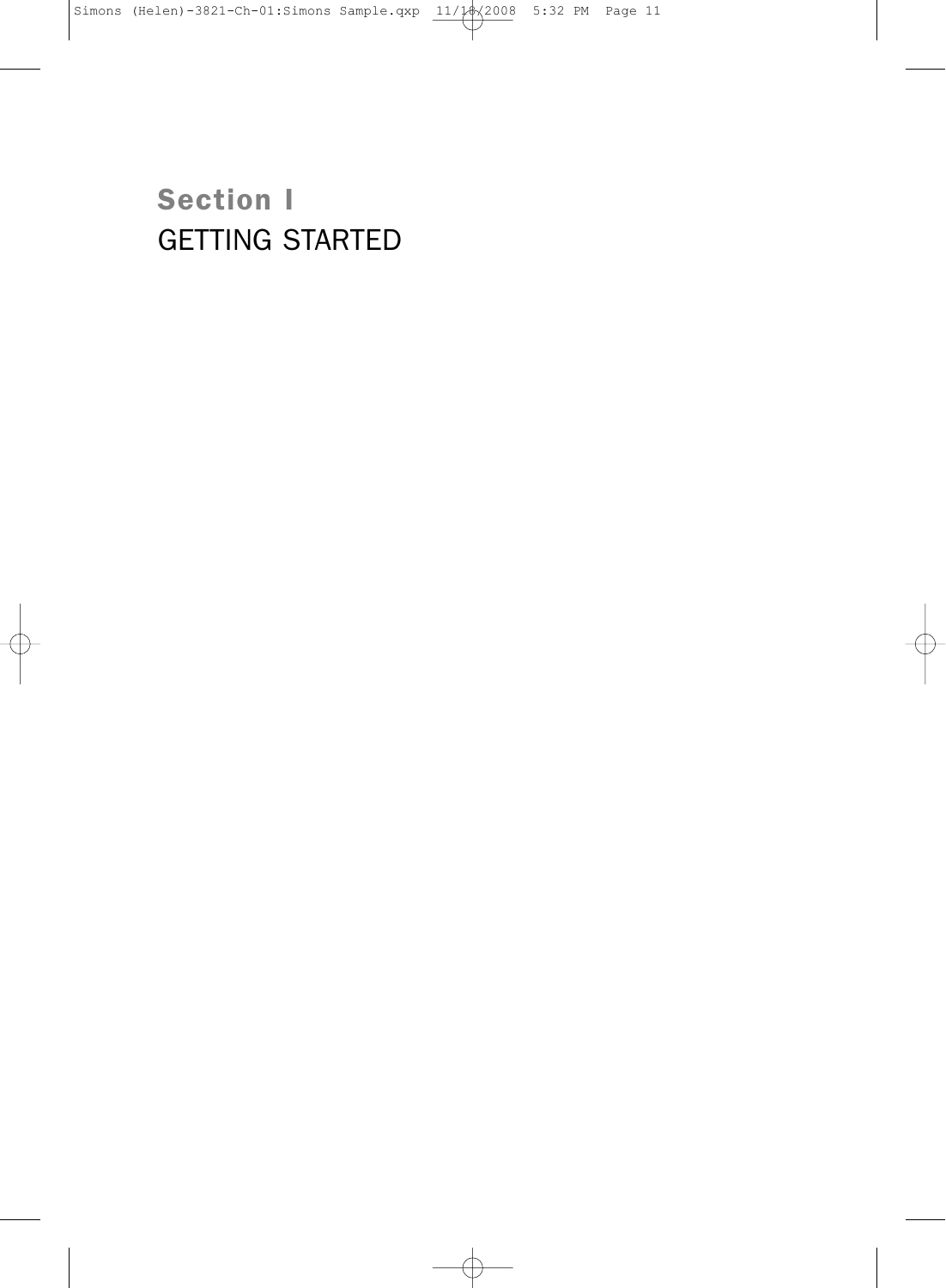$\overline{\varphi}$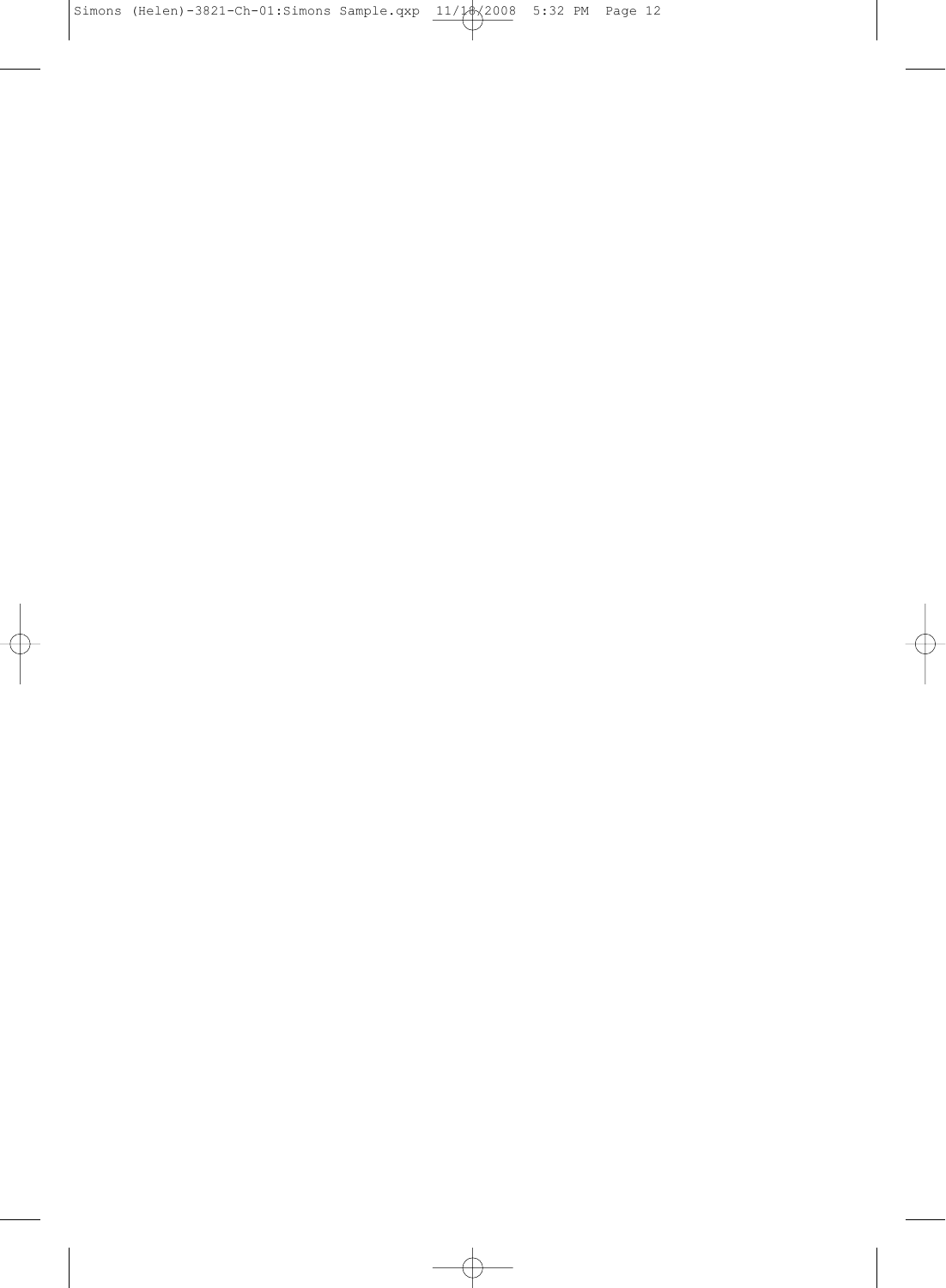**1**

# EVOLUTION AND CONCEPT OF CASE STUDY RESEARCH

This chapter explores *how* and *why* case study came to be a significant research approach for the study of social and educational programmes and outlines different conceptions and types of case study, its strengths and limitations. If getting started practically is your main interest you might choose to miss the early history,though part of the reasoning for the case study approach is embedded within it. I start by locating the emergence of case study in education within a broader social science and professional trend towards qualitative inquiry that has emerged over the past forty years.

# **The Move to Qualitative Inquiry**

In the late 1960s and 1970s in the UK and the United States case study developed a significant following in educational research and evaluation for understanding the experience of curriculum innovation. Predominant models at that time, such as the objectives model and systems analysis, had failed to provide evidence to develop the programmes and adequately explain success or failure. Alternatives were needed that included participant perspectives, were responsive to audience needs, attentive to the process and dynamics of implementation and interpretation of events in their socio/political contexts. Case study was one of a number of approaches that embodied these features in reaching an understanding of specific curriculum projects.At that time it was necessary to argue the case for alternative models to those drawn from positivist research. <sup>1</sup> Now case study is widely accepted as a research approach for evaluating complex educational innovations in specific contexts (Simons, 1980) and social and educational phenomena in general (Merriam, 1988; Stake, 1995).

This development of case study in educational research and evaluation, which is explored in more detail in the next section of this chapter, was paralleled by a renaissance of ethnographic research in sociology and of humanistic research in psychology, all part of that broad movement of qualitative inquiry in the social sciences that has evolved over the past forty years, and which Denzin and Lincoln, writing in 1994, referred to as 'a quiet methodological revolution' (p. ix).The practice of case study research (as distinct from professional case histories) has also extended to other practice professions, particularly nursing (Treacy and Hyde, 1999), health care (Dowell et al., 1995), social work (Shaw and Gould, 2001) and medicine (Greenhalgh, 1999; Greenhalgh andWorrall, 1997).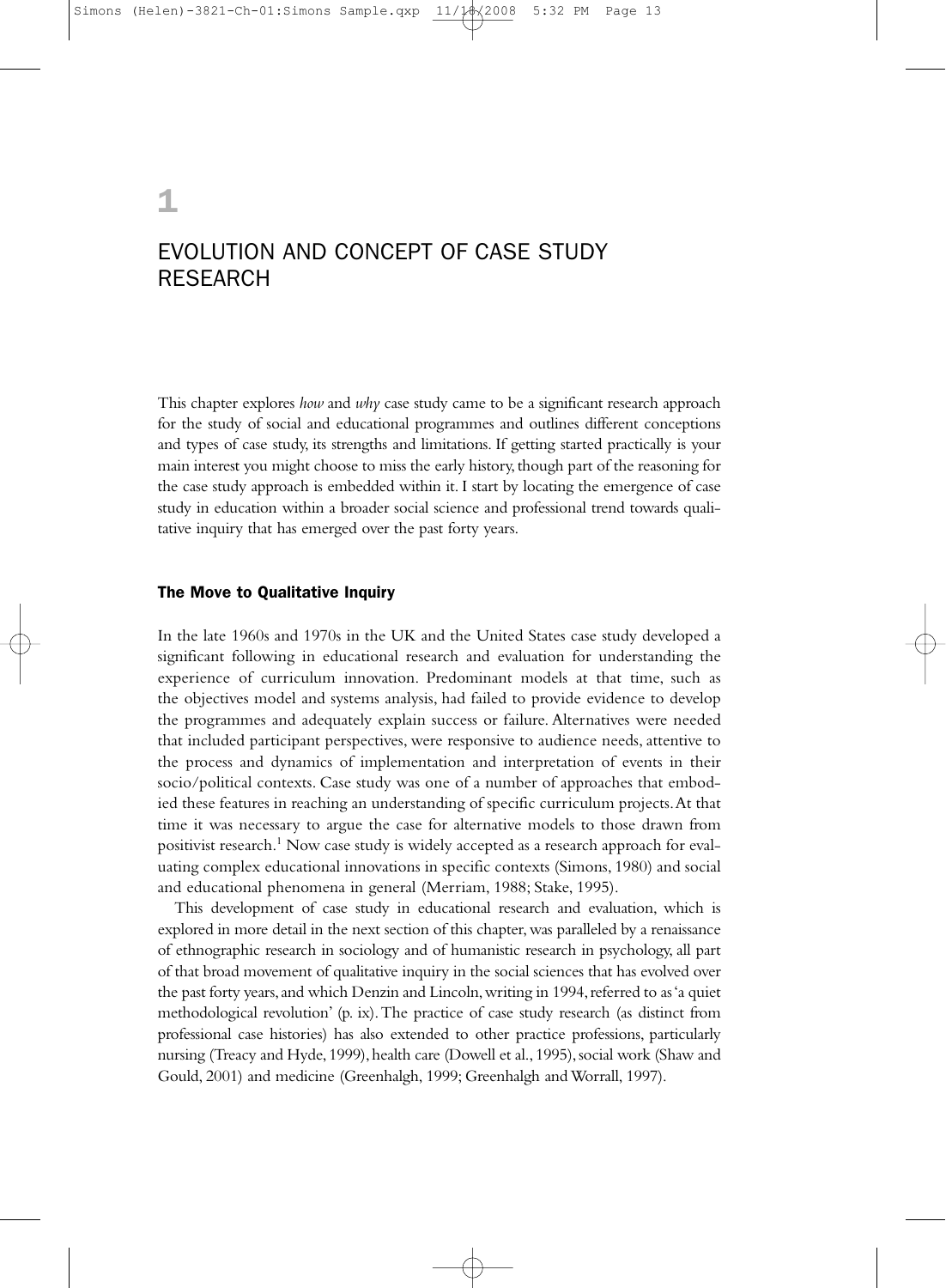As a result of this 'quiet methodological revolution' we now have an extensive methodological literature on qualitative inquiry: see Denzin and Lincoln (1994) for a comprehensive account of the various forms and processes of qualitative research; Guba and Lincoln (1985, 1989) for arguments justifying qualitative inquiry vis-à-vis other forms of inquiry; and Silverman (2000) and Flick (1998), to note just two examples of many, for specific qualitative research methodological texts. See also Flick (2007) for the Sage eight-volume set of qualitative research texts. Given the wealth of this literature, I do not repeat here all the arguments that were necessary to advocate the case for qualitative case study as distinct from positivist forms of research in the study of social settings.

Case study, in common with other forms of qualitative inquiry, shares many of the same epistemological arguments and methods of fieldwork adopted in sociological and anthropological traditions. It cannot, however, be equated with qualitative research. Much qualitative research is not case study and case study can incorporate methods other than qualitative.While acknowledging this shared tradition, the focus in this chapter is on how we can characterize case study and its potential as a research approach starting with the reasons why this development was necessary in educational evaluation.

# **Evolution of Case Study Research in Educational Evaluation2**

Locating current practice of case study in this historical context is important for two reasons. First, as I have already indicated, the researcher is the main instrument in collecting and interpreting data. So it is with creating text. It is important to indicate in what contexts I have conducted case study so you can see what has influenced my understanding and shaped my practice. Second, it is easy to forget the origins for the growth of case study research now that we are familiar with its practice over several decades. It is useful to recall what problems it was designed to solve and why existing models at the time were inappropriate or inadequate to the task. Many of these problems still exist and many of the models advocated then are re-emerging as dominant approaches for conducting research in education (see Lather, 2004; Lincoln and Canella, 2004).

In the late 1960s and 1970s, in the context of evaluation, the task was to determine the effects of social and education programmes in order to inform decision-making and improve social and educational action. Evaluations were primarily experimental, quasi-experimental and survey, utilizing quantitative outcome measures of programme effectiveness (House, 1993: 5). Such approches failed to capture the complexity of these programmes in practice and provide adequate evidence as basis for action (Norris, 1993: Simons, 1987).

Many programmes were specific and innovative. No comparative control groups could be established to make sense of an experimental design, no benchmarks of normal' practice existed with which to compare the innovation, and focusing on pre post testing as the sole indicator of the worth of the programme clearly fell short of representing the programme in action. It was not sufficient to indicate solely what learning gains were achieved by testing learning outcomes. Developers, stakeholders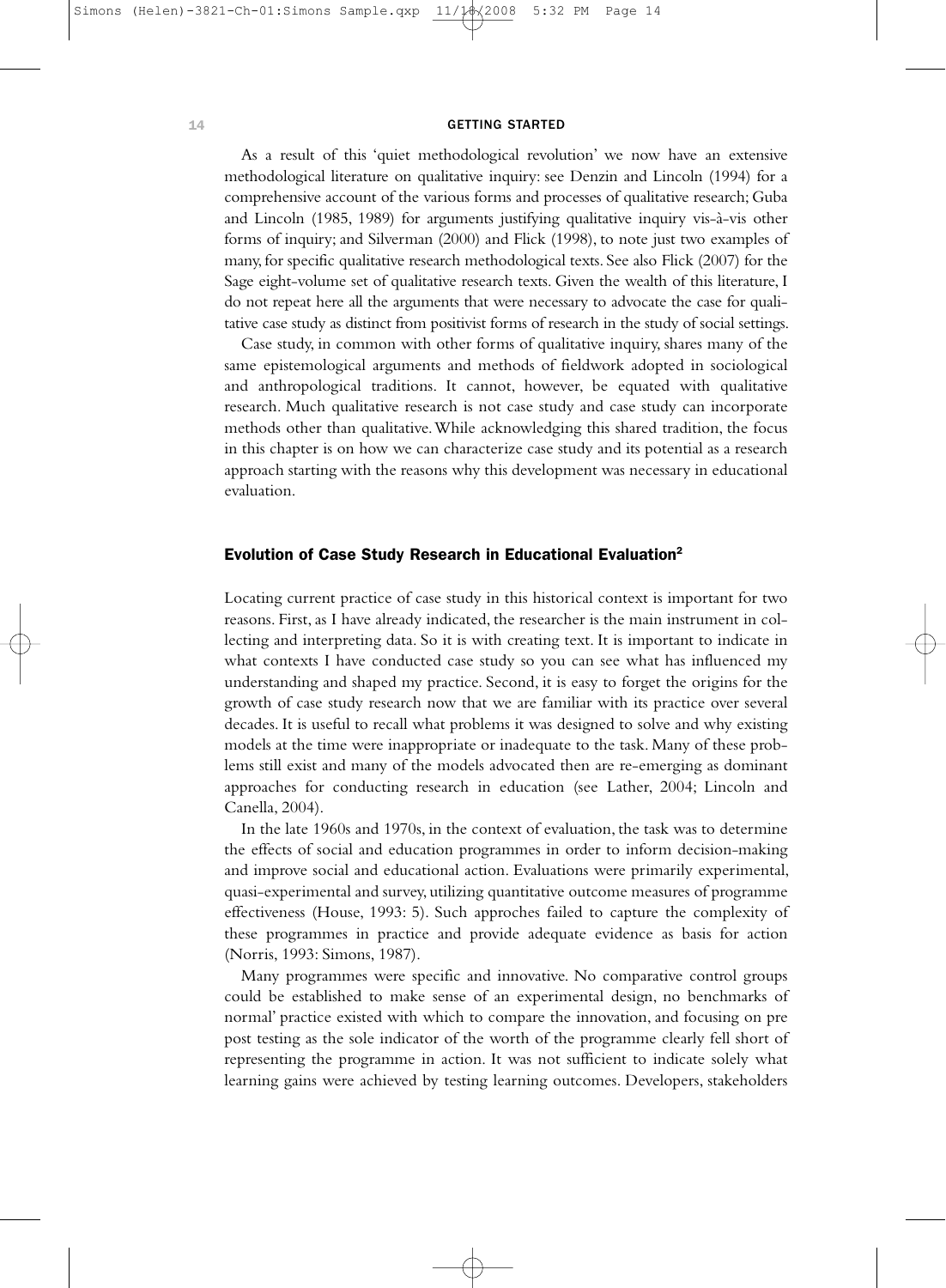# Simons (Helen)-3821-Ch-01:Simons Sample.qxp  $11/4\frac{1}{4}2008$  5:32

# EVOLUTION AND CONCEPT OF CASE STUDY RESEARCH **15**

and other audiences needed to know how results were achieved, why some succeeded where others did not, and what the key factors were in the particular setting that led to the precise outcomes.Without such explanation results were inadequate to inform development, policy or practice and were potentially unfair.

# *Broadening the database – multiple data/multiple perspectives*

In the US, Stake (1967a) was the first to suggest that evaluators needed to widen their database and to rethink the role of evaluation itself. In his introduction to the inaugural issue of AERA Monographs on Evaluation, Stake wrote of the need for evaluators to tell the programme story, setting in motion a 'reconceptualisation of the evaluation task in terms of more idiographic traditions of research, and away from the idea of curriculum developments as poorly designed experiments in student learning' (Simons, 1987: 9).

Stake's 'countenance' paper, published in the same year (Stake 1967b), was aptly titled to reflect the changing face of evaluation.Here he drew attention to the need to include antecedent data, data about transactions and judgements,and data on outcomes in order to '*tell the programme story'*. Further papers argued for portrayal of the programme vis-àvis analysis (Stake, 1972) and the need to be responsive to issues identified by stakeholders and participants iteratively throughout the evaluation (Stake, 1975).

In the UK around the same time, it was also evident that different data were needed to understand how curriculum programmes fared in action. In the evaluation of the Humanities Curriculum Project, MacDonald (1971) was developing the case study approach to capture the complexity of innovation and meet the needs of decisionmakers. Having found from early fieldwork that generalizations derived from previous studies of schools and innovation did not fit, he set about documenting how the programme was implemented in the particular context of each institution – interviewing key players, observing classrooms, capturing images of the context, exploring the surrounding milieu.In doing so, he paid attention to the culture of the institution, its previous history, styles of teaching, patterns of staff mobility, experience and confidence, staff – student relationships and student reception of the new curricula as well as their achievements.

This early foray into how the project played out in particular schools led him to formulate a rationale for the case study design element of the evaluation that took account of the variability of human action in institutions and the different influences that determine it, the inter-relationships of acts and consequences, the judgements of those within, and the possible different perceptions of the goals and purposes of the programme held by those who designed the programme and those who implemented it. From here it was a short step to conducting detailed case studies that provided evidence of these effects in context to inform decision-making and explain success or failure.

Both these authors were forerunners of the evaluation case study movement in educational evaluation in their respective countries.MacDonald was later to be joined at CARE by Rob Walker who contributed to further development of case study research, particularly in rethinking the use of case study in educational settings, and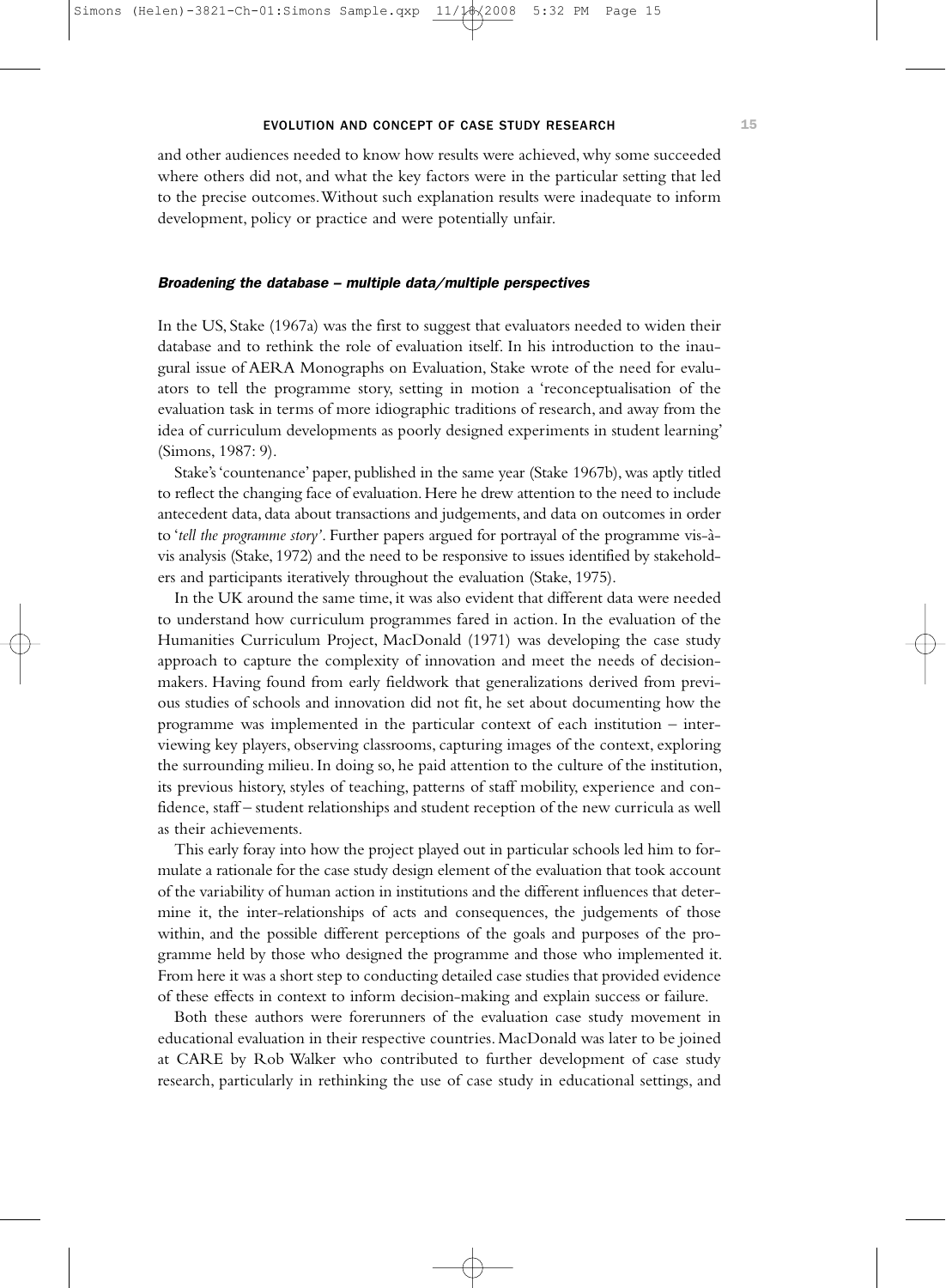exploring methodological innovations in observation (video and film, for example), use of photographs and novel formats for reporting. From these early beginnings, these authors began to articulate and theorize the concept of case study in educational evaluation and research (MacDonald, 1971; MacDonald and Walker, 1974, 1975; Stake, 1980, [1978], 1995;Walker, 1974).

Around the same time in the mid-1970s support for the case study approach in educational evaluation came from two unexpected quarters and 1975 seemed to be a critical year. Donald Campbell, an experimentalist and measurement specialist, in the 1960s had limited the use of case study to exploratory studies and questioned their scientific value because of the lack of control and high probability of bias (Campbell and Stanley, 1966: 6–7).Yet in 1975, in an exploratory paper,'"Degrees of freedom" and the case study' (also published, with minor editorial change, in Cook and Reichardt, see Campbell, 1979), he had modified this view to recognize his early 'strong rejection of the single case study' (Campbell, 1979; 56) and the contribution of qualitative knowing to social action.<sup>3</sup>

In 1975 also, Lee Cronbach published a paper in which he argued that the two disciplines of scientific psychology (experimental and correlational research) were inadequate to meet contemporary needs for knowledge of social programmes, failing to account for contextual factors of time and place and the uncontrolled nature of complex social situations.Indicating a need for descriptive studies Cronbach suggested that instead of making generalization the ruling consideration in our research we reverse our priorities and observe and interpret effects in context (p. 123).'As he [the observer] goes from situation to situation, his first task is to describe and interpret the effect anew in each locale, perhaps taking into account factors unique to that locale …This is, generalization comes late, and the exception is taken as seriously as the rule' (p. 125).

These observations from two leading psychologists and measurement researchers of what was needed to understand social programmes gave further warrant for pursuing the case study approach in educational evaluation.

# **Further Evolution of the Case Study Approach**

# *The Nuffield conferences*

This early development of case study research was taken forward in a number of conferences over the next thirty years between US and UK evaluators sponsored primarily by the Nuffield Foundation to explore alternative styles of evaluation.The first conference was devoted to reasons for the emergence of alternative styles, the second to case study itself and the third to naturalistic inquiry, the umbrella term that came to be adopted to cover a range of different qualitative approaches.These included case study (MacDonald and Walker, 1975), responsive evaluation (Stake, 1975), transactional evaluation (Rippey, 1973), illuminative evaluation (Parlett and Hamilton, 1976).What these approaches had in common was a focus on documenting complexity, interpreting in context, observing in natural social conditions and communicating in the natural language of participants. Later conferences focused on policy implications, assessment and appraisal, and the postmodern trend.These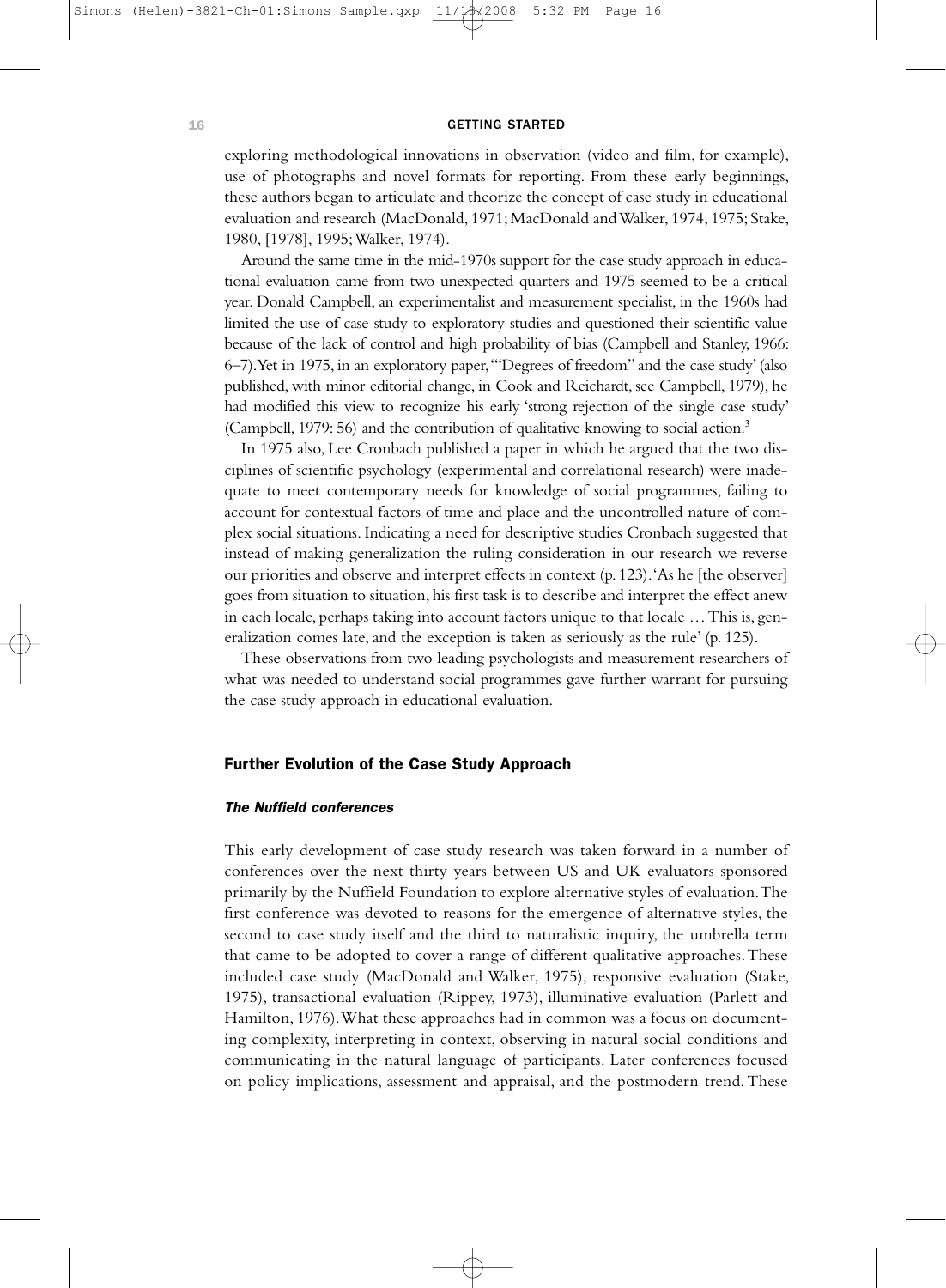Nuffield conferences are well documented and mark the developmental path of alternative approaches to evaluation (see Elliott and Kushner (2007) for an extensive account of their outcomes and publications).

Case study was one way of conceptualizing an alternative methodological approach to evaluating a *particular* programme or policy. Parlett and Hamilton (1976), the authors of illuminative evaluation, conceptualized this methodological shift as a move away from an agricultural botany model (related to experimental design and pre/post testing) to a social-anthropological model. While not advocating a case study approach, illuminative evaluation, with its emphasis on contextual understanding, people and places, and qualitative methods, had a strong affinity with the case study approach for understanding educational innovation in naturalistic settings.

#### *Political dimension*

Beyond methodology, but closely connected with it, were other reasons for a shift to case study related to the purpose and role of evaluation in a democratic society.I want now to explore this dimension further to illustrate how the methodology and political purpose are linked.The purposes are many but are generally recognized to fall into three broad categories – accountability, development (of the institution or agency) and knowledge. The major role is to inform and promote public decision-making (Chelimsky, 2006; Greene, 2000). In exploring this link with methodology, there are three particular points to keep in mind about the nature of the evaluation field.

First, evaluation is about judgement, determining the merit or worth of a programme. Different methodologies consider the role of judgement in different ways. So there are methodological choices to make about how to determine worth (and these have political implications), and there are political decisions to make about whose role it is to do that. Is it for evaluators to decide the worth of a programme on the basis of evidence and their scientific judgement? Is it for audiences in relation to decisions they have to make or problems to solve? Or is it for the wider public to whom the results are disseminated to facilitate their contribution to policy debate?

Secondly, evaluation is inherently political, concerned with the distribution of power and the allocation of resources and opportunities in society. Evaluation has consequences for who gets what, whose interests are served in an evaluation, who stands to gain or lose by the findings of an evaluation.Thirdly, to be fair and offer a sound basis for informed action, evaluation is, or should be, independent of particular interests. It should be an impartial information service to all stakeholders, participants and the public on the value of the policy or programme to enable them to contribute to informed policy-making and debate (Simons, 2006: 245–246).

In the developing alternative evaluation tradition there was a growing awareness of the need for a shift in the power of research relationships away from regarding the evaluator as the sole judge of what was worthwhile to acknowledge the perspectives of participants in the case and the judgements of those who have decisions to make in policy or practice contexts.This shift in the locus of judegement was articulated by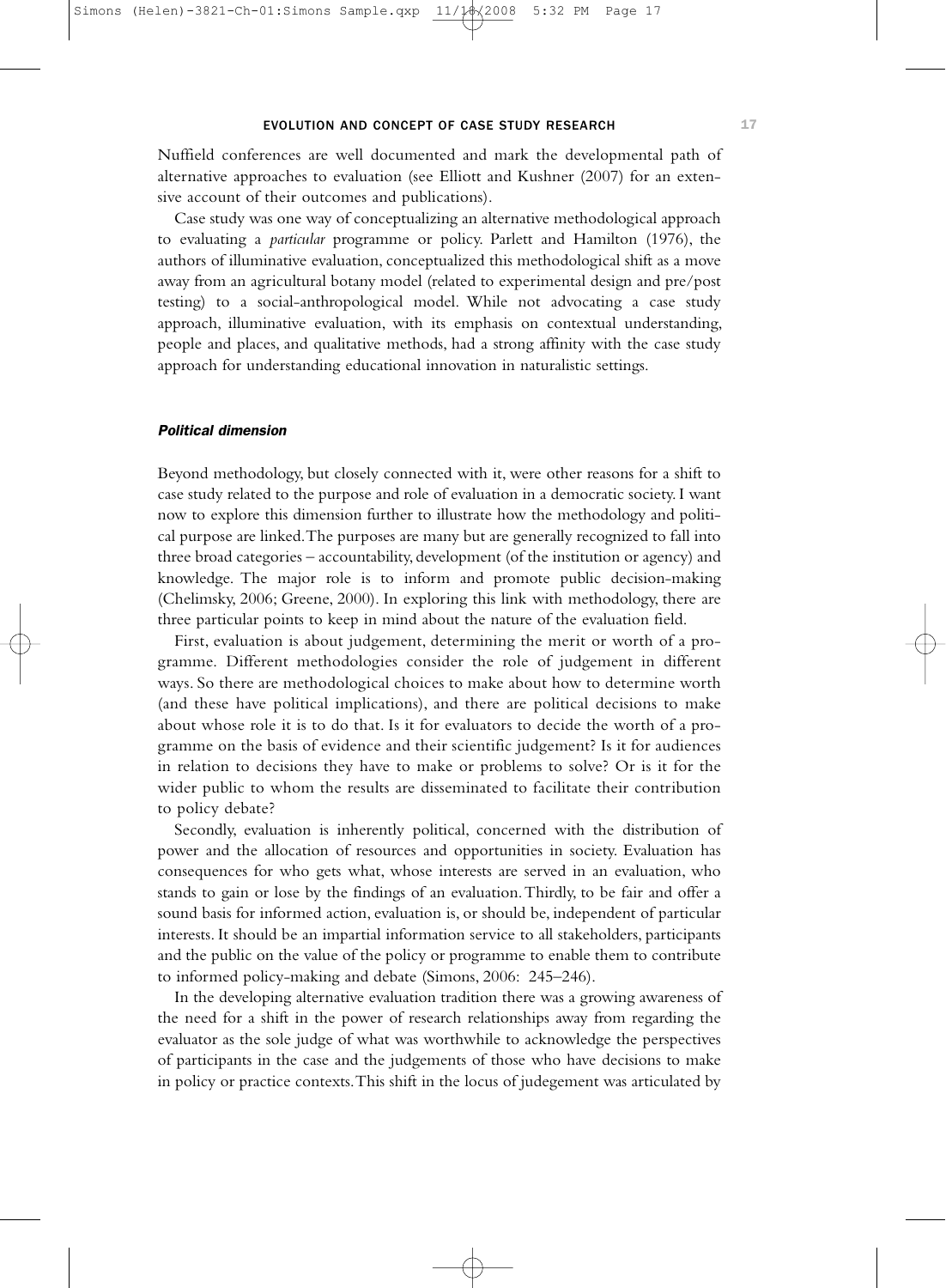MacDonald (1976) in his political model of democratic evaluation, which emphasizes participant judgement and engagement in the process of evaluation and dissemination

to a range of audiences.It is also reflected in Stake's (1975) concept of responsive evaluation which, as its name suggests, is responsive to stakeholder and participant identification of issues and refinement and validation throughout the evaluation.

The case study approach is useful in this context. It involves and is accessible to multiple audiences. Using qualitative methods it can document participant and stakeholder perspectives, engage them in the process, and represent different interests and values in the programme. Case study reports that are issue-focused, comprised of naturalistic observations, interview data and written in the language of participants allow access to findings that others can recognize and use as a basis for informed action. There was, as Kushner (2000) has put it,'a natural fit between this political ethic and case study methodologies' (p. 6). This is why, as I have argued elsewhere (Simons, 1980), case study in the context of evaluation is far from a straight 'lift' from the idiographic traditions of social science. It has to be seen within the complex nexus of political, methodological and epistemological convictions that constitute the field of evaluation (Simons, 1987: 62).

The fact that this shift in methodology and the role of evaluation in society occurred on both sides of the Atlantic at the same time, initially without knowledge of the other, indicates that it was not simply a one-off response to a local or national need.It represented a major sea-change in how evaluation could be conceived to contribute to social and political action.To some, it signified a more direct participatory, if not transformative, role for certain groups in society (see, for instance, Greene, 1994; Lincoln, 1995).

This then is a brief outline of how and why case study came to prominence in the field of evaluation and why the alternative forms of evaluation evolved to evaluate innovative curriculum programmes. For further discussion on the evolution of case study in evaluation see Simons (1987) and on the history of qualitative evaluation in general, Greene and McClintock (1991), Guba and Lincoln (1981, 1989), Patton (1997) and House (1993). Further challenges have arisen through the practice of case study research and these will be considered in later chapters.

# **Definitions and Types of Case Study Research**

The previous section focused on case study in the context of evaluation. From this point on I shall refer to case study research more broadly – that process of conducting systematic, critical inquiry into a phenomenon of choice and generating understanding to contribute to cumulative public knowledge of the topic.This is a different purpose from the role of evaluation in democratic society outlined above, though some forms of research, such as action research and participatory research, share similar aspirations. For the most part I will be discussing the conduct of case study research of programmes, projects, organizations and policies, not persons, although in Chapter 4 I explore the role of individuals within the case and in Chapter 5, the role of the case researcher herself.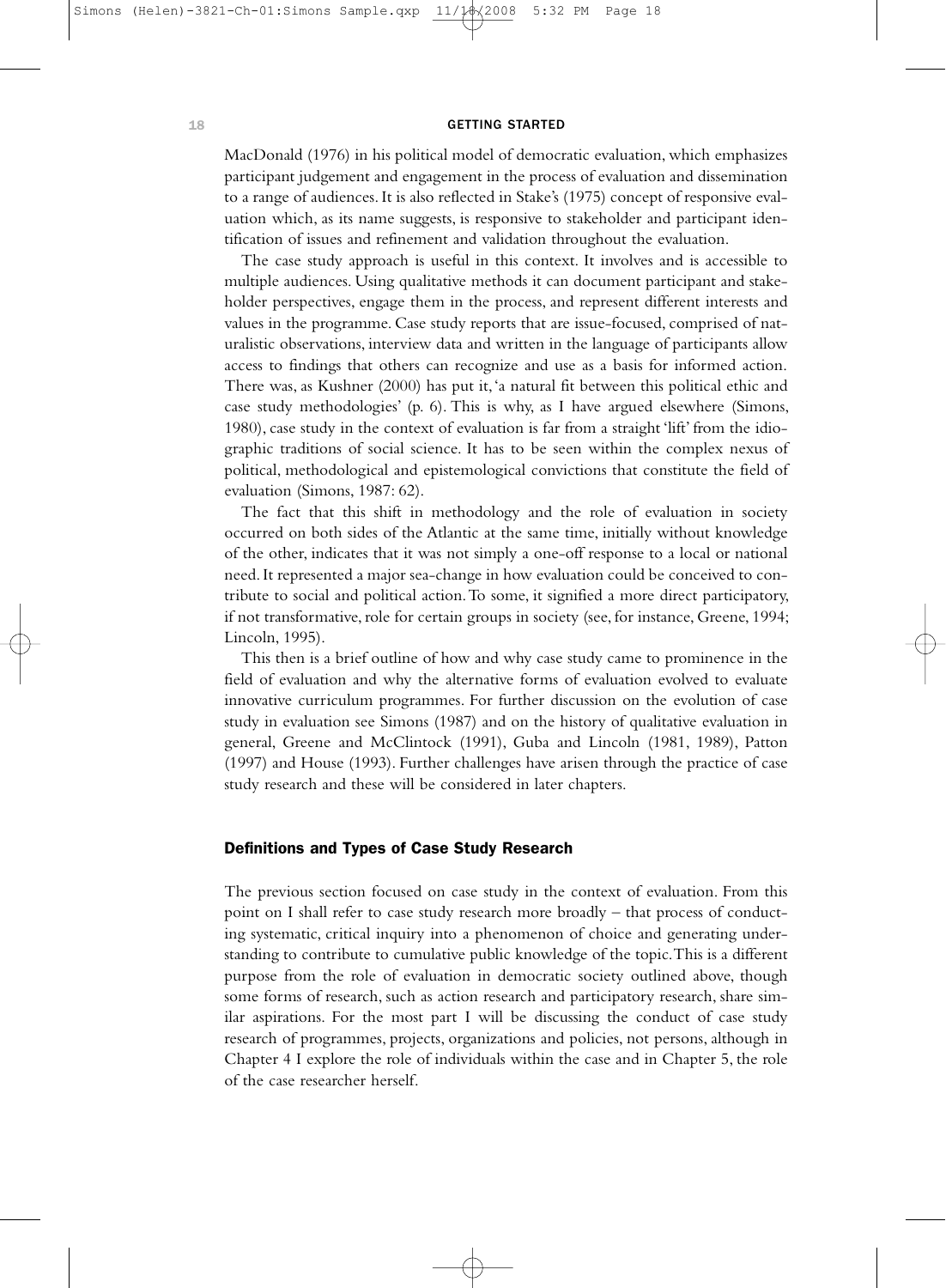#### *Seeking to define what is a case study*

Case study, as several authors have pointed out (Gomm et al., 2004; Merriam, 1988; Stake 1995), has different meanings for different people and in different disciplines. In seeking to characterize what case study is some authors start by comparing it with other social research approaches. For example, Gomm et al. (2004: 2–4) note that the term is employed to identify a specific form of inquiry which contrasts with the experiment or social survey on several dimensions, the most important of which are the number of cases investigated and the amount of detailed information collected about each. Other features of comparison include the degree of control over the variables/issues investigated, the kind of data and the way they are analysed, and how inferences are drawn. In case study, the data are often unstructured, the analysis qualitative and the aim is to understand the case itself rather than generalize to a whole population (pp. 2–4).

Others start by indicating what case study research is not.Adelman et al. (1980), for instance, indicate that case studies should not be equated with observational studies (which would rule out historical case studies), are not simply pre-experimental (understandings are significant in their own right) and are not defined by methodology (many methods can be used) (p. 48). Merriam (1988) notes its difference from case work, case method (as a teaching device), case history and case work (in social work and medicine, for example) (p. 15).

This exploration is helpful in clarifying the scope and focus of case study. In the next section I try to characterize the concept more distinctively, so we have a clear sense of what it is before examining the process and to help you justify a case study research approach for your thesis or project. While precise definitions are difficult because of the variation in use described above, below are four characterizations of the concept from leading proponents of case study research.

# *Definitions of case study*

The first is from Stake (1995).'Case study is the study of the particularity and complexity of a single case, coming to understand its activity within important circumstances' (p. xi). In outlining his view of case study, Stake indicates that he draws from naturalistic, holistic, ethnographic, phenomenological and biographic research methods. He does not pay as much attention to quantitative case studies that emphasize a battery of measurements or to case studies designed for teaching purposes, such as in law and business.These, he says, are special topics deserving books of their own. His focus is on disciplined, qualitative inquiry into the single case.'The qualitative researcher emphasizes episodes of nuance, the sequentiality of happenings in context, the wholeness of the individual' (p. xii).

In referring to different purposes for case study and different disciplines that use the term, Stake reminds us of two important points. First, that it is important if you choose case study as your research approach to acknowledge the tradition you are drawing upon. Secondly, that case study is not synonymous with qualitative methods.This was noted earlier but is worth emphasizing here. It is a common misunderstanding.While case studies of the kind I am discussing in this book tend to use qualitative methods, this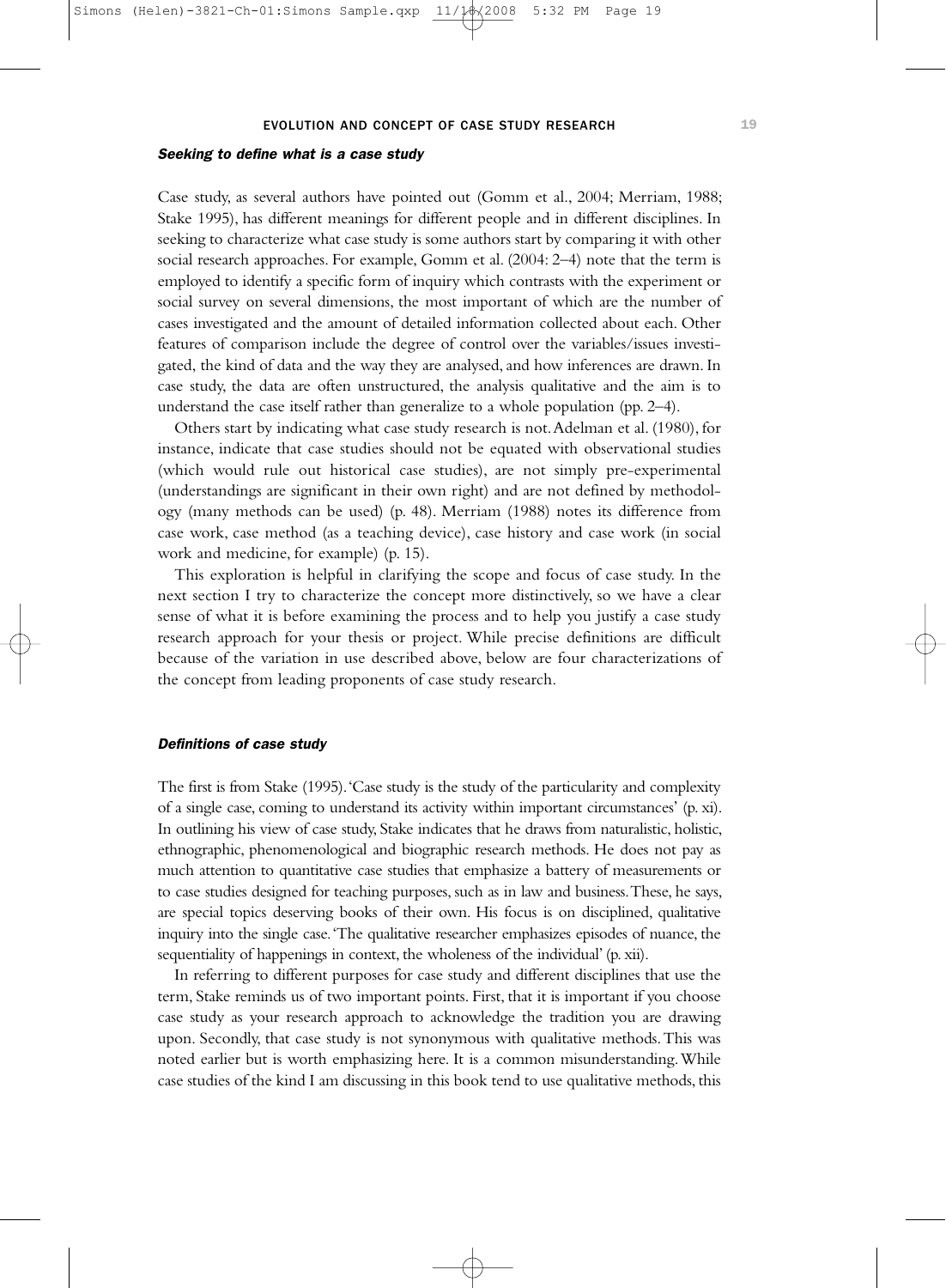does not define them.What defines a case study is its singularity – of the phenomenon being studied. Choice of method is related but it is a different point.

The second definition is from MacDonald and Walker (1975).

Case study is the examination of an instance in action.The choice of the word 'instance' is significant in this definition, because it implies a goal of generalisation.We might say that case study is that form of research where  $n = 1$ , only that would be misleading, because the case study method lies outside the discourse of mathematical experimentalism that has dominated Anglo-American educational research. (p. 2)

What MacDonald andWalker are drawing attention to here is the tradition of social science research that acknowledges the possibility of generalizing from the particular, where studying the particular in depth can yield insights of universal significance. In highlighting the process through which such insights emerge, they indicate that case study calls for a 'fusion of the styles of the artist and the scientist' (p. 3).'Case study is the way of the artist, who achieves greatness when, through the portrayal of a single instance locked in time and circumstance, he communicates enduring truths about the human condition. For both the scientist and artist content and intent emerge in form' (p. 3). Inspirations for these authors stem primarily from a qualitative social science tradition,and they aspire to artistic and literary forms of re-presenting and communicating findings.

The third definition, from Merriam (1988), is similar to the two above in its emphasis on the qualitative, the particular and the singular, as well as drawing attention to a major mode of reasoning in making sense of data.'The qualitative case study can be defined as an intensive, holistic description and analysis of a single entity, phenomenon or social unit. Case studies are particularistic, descriptive, and heuristic and rely heavily on inductive reasoning in handling multiple data sources' (p. 16).

In this fourth definitionYin (1994) continues the practice noted earlier of describing the characteristics of case study compared with other research strategies and what each can achieve.

*'A case study is an empirical inquiry that*

- investigates a contemporary phenomenon within its real-life context, especially when
- the boundaries between phenomenon and context are not clearly evident'. (p. 13)

However, because it is not always possible to distinguish between phenomenon and context in 'real-life' situations, he points out that other characteristics become part of the technical definition.A case study inquiry would explore many variables of interest, rely on multiple sources of evidence and 'prior development of theoretical propositions to guide the collection of data' (p. 13). In this definition case study is not defined by object or particularity but is a comprehensive research strategy, incorporating specific data collection and analysis approaches to investigate phenomena in real-life contexts.

I have selected these four definitions of case study to illustrate different emphases. What they have in common is a commitment to studying a situation or phenomenon in its 'real life' context, to understanding complexity, and to defining case study other than by methods (qualitative or otherwise). Differences relate to philosophical, methodological and epistemological preferences.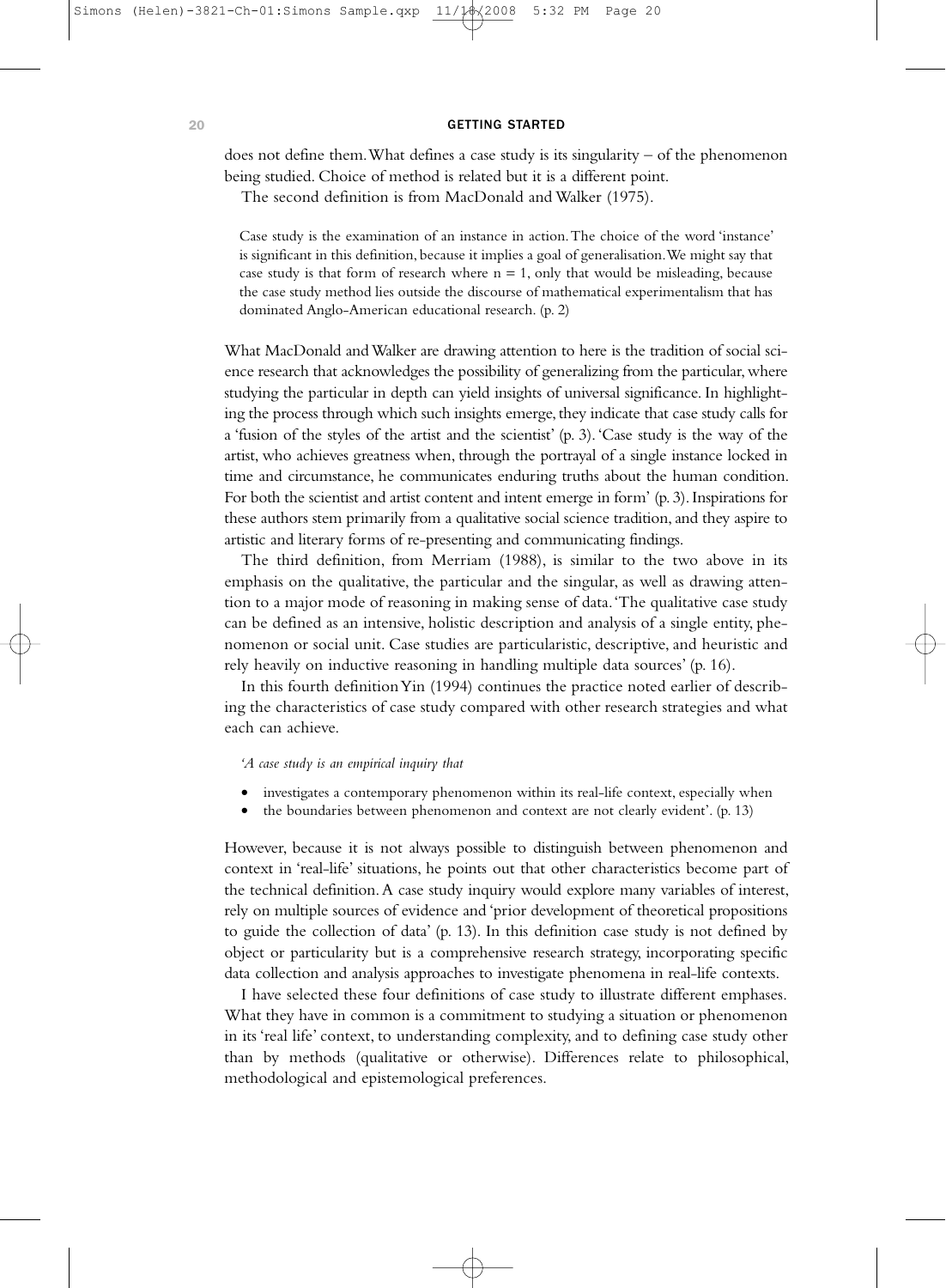My own definition of case study is similar to the first two above though I phrase it slightly differently and extend it to include the purpose and research focus. Case study is an in-depth exploration from multiple perspectives of the complexity and uniqueness of a particular project, policy, institution, programme or system in a'real life' context. It is research-based, inclusive of different methods and is evidence-led.The primary purpose is to generate in-depth understanding of a specific topic (as in a thesis), programme, policy, institution or system to generate knowledge and/or inform policy development, professional practice and civil or community action. 4

# **Types of Case Study**

# *Intrinsic, instrumental, collective*

Stake (1995) distinguishes three types of case study: *intrinsic,* where a case is studied for the intrinsic interest in the case itself; *instrumental,* where a case is chosen to explore an issue or research question determined on some other ground, that is, the case is chosen to gain insight or understanding into something else, and *collective*, where several cases are studied to form a collective understanding of the issue or question (pp. 3–4). The point of making these distinctions, he says, is not because it is useful to sort case studies into categories but because the methods used will be different depending upon intrinsic or instrumental interests (p. 4).The same is true for the brief descriptions that follow of other types of case studies. Methods will differ according to the type and the purpose for conducting the case study.

#### *Further types and categories*

To these three types we may add those indicated by Bassey (1999), in a reconstruction of educational case study,where he categorizes case studies as theory-seeking and theorytesting, story-telling and picture-drawing,and evaluative;and those by Merriam (1988), who characterizes types of case study from their discipline framework but also by the nature of how they are written up notes five categories – descriptive, interpretative, evaluative. Yin (1994), in the context of evaluation research notes five categories – explanatory, descriptive, illustrative, exploratory and 'meta-evaluation' – that is, a study of an evaluation study, the most important of which he say, is explanatory 'to *explain* the causal links in real-life interventions that are too complex for the survey or experimental strategies' (p. 15). It is not my intention here to discuss all these types in detail – the descriptors,for the most part,are self-evident – nor examine overlaps between them (see Bassey, 1999 for discussion of their similarities).I do, however, wish to highlight three of a more general kind.

# *Theory-led or theory-generated case study*

Theory-led case study has different meanings.Theory-led can mean exploring, or even exemplifying, a case through a particular theoretical perspective or, as in programme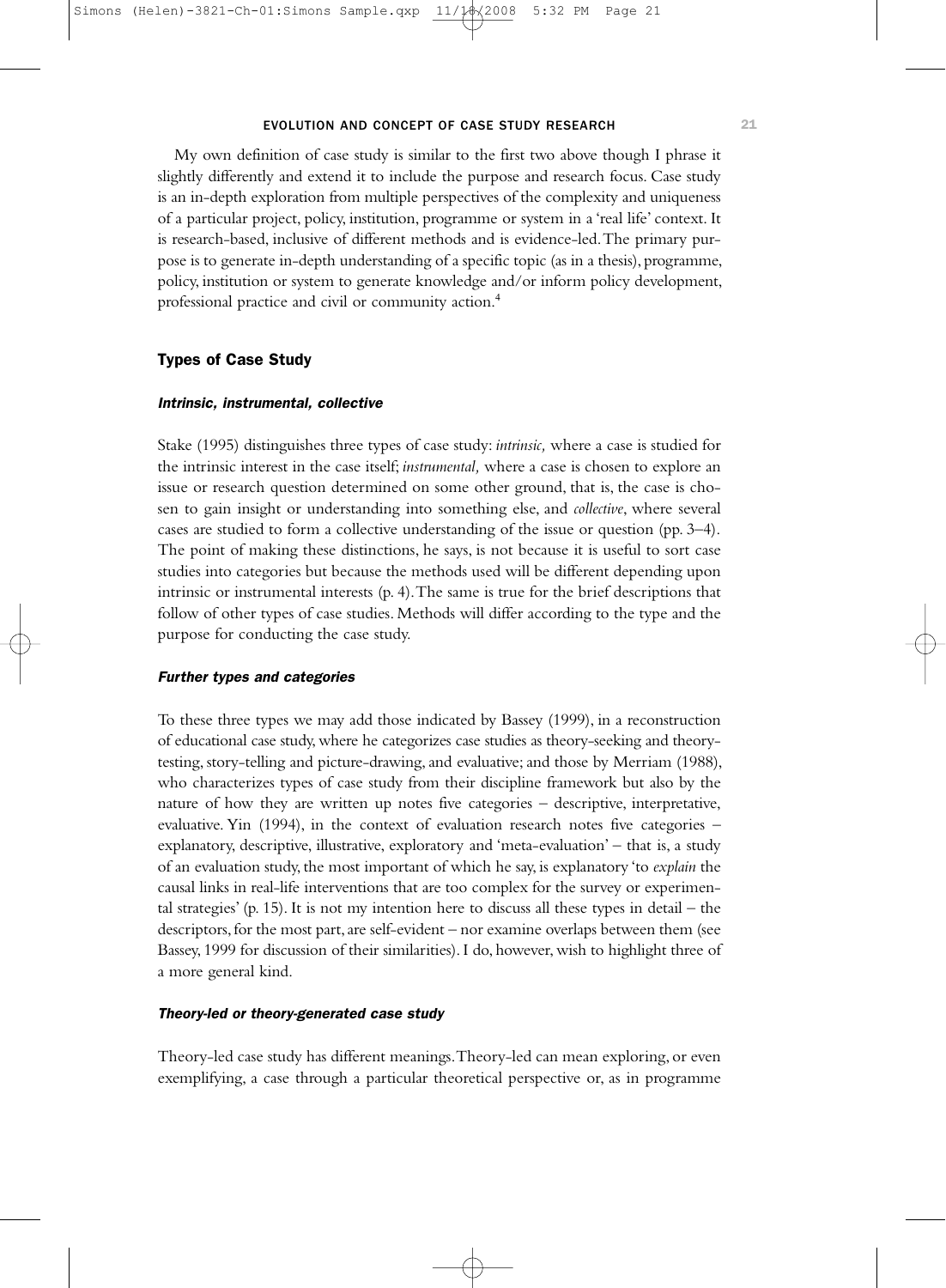evaluation case study, exploring at the outset what the theory of the programme is – what it is aspiring to achieve in order to focus and design the evaluation.If taking this approach, it is important to stay open to eliciting what the actual theory of the case may be in practice.This is not the same as testing a specific theory or taking a specific theoretical lens to the study.It is determining a specific theory of the programme to guide data collection in the case.

Theory-generated refers to generating theory arising from the data itself, whether this is through a classic grounded theory approach (Glaser and Strauss, 1967), a constructivist grounded theory approach (Charmaz, 2006) or some other interpretative lens that leads to an eventual theory of the case.

# *Evaluation case study*

Evaluation case study of public programmes has several imperatives.These relate to the discussion on the political dimension raised earlier. An evaluation case study needs, first and foremost, to discern the value of the programme or project that constitutes the case. How you do this will depend on which political stance you choose. It could be solely your judgement of value based on the evidence, or, if adopting a democratic or social justice perspective, it would include how different people and interest groups valued the programme. Within a democratic perspective you would also engage participants in the process and ensure that the final case study was disseminated to audiences beyond the programme.

Second, given the role of evaluation to inform decision-making, an evaluation case study needs to be responsive to multiple stakeholder and audience information needs and maintain effective negotiations with key participants throughout the process. In funded evaluation of public programmes, this may extend to stakeholders and programme commissioners having a say in what issues are explored and which methodologies used.

Third, as many evaluation studies have consequences for who gets what in society when resources are reallocated on the basis of evaluation findings, it is important to include and balance all interests fairly and justly in the programme.

# *Ethnographic case study*

Ethnographic case study has its origins in an anthropological or sociological tradition. This type of case study uses qualitative methods, such as participant observation, to gain close-up descriptions of the context and is concerned to understand the case in relation to a theory or theories of culture. It can be conducted in different timescales, in familiar or unfamiliar cultures and increasingly uses a wider range of methods than in classic ethnography.In this sense it differs from ethnographic research *per se*, which traditionally has involved long time immersion in the field in societies beyond our own, even though it is now widely conducted in familiar as well as 'strange' cultures.In contemporary educational and social research shorter ethnographic studies are sometimes referred to as micro-ethnography (see, for example, Ball, 1987) to distinguish them from a full ethnography. However, these are not necessarily case studies in the sense of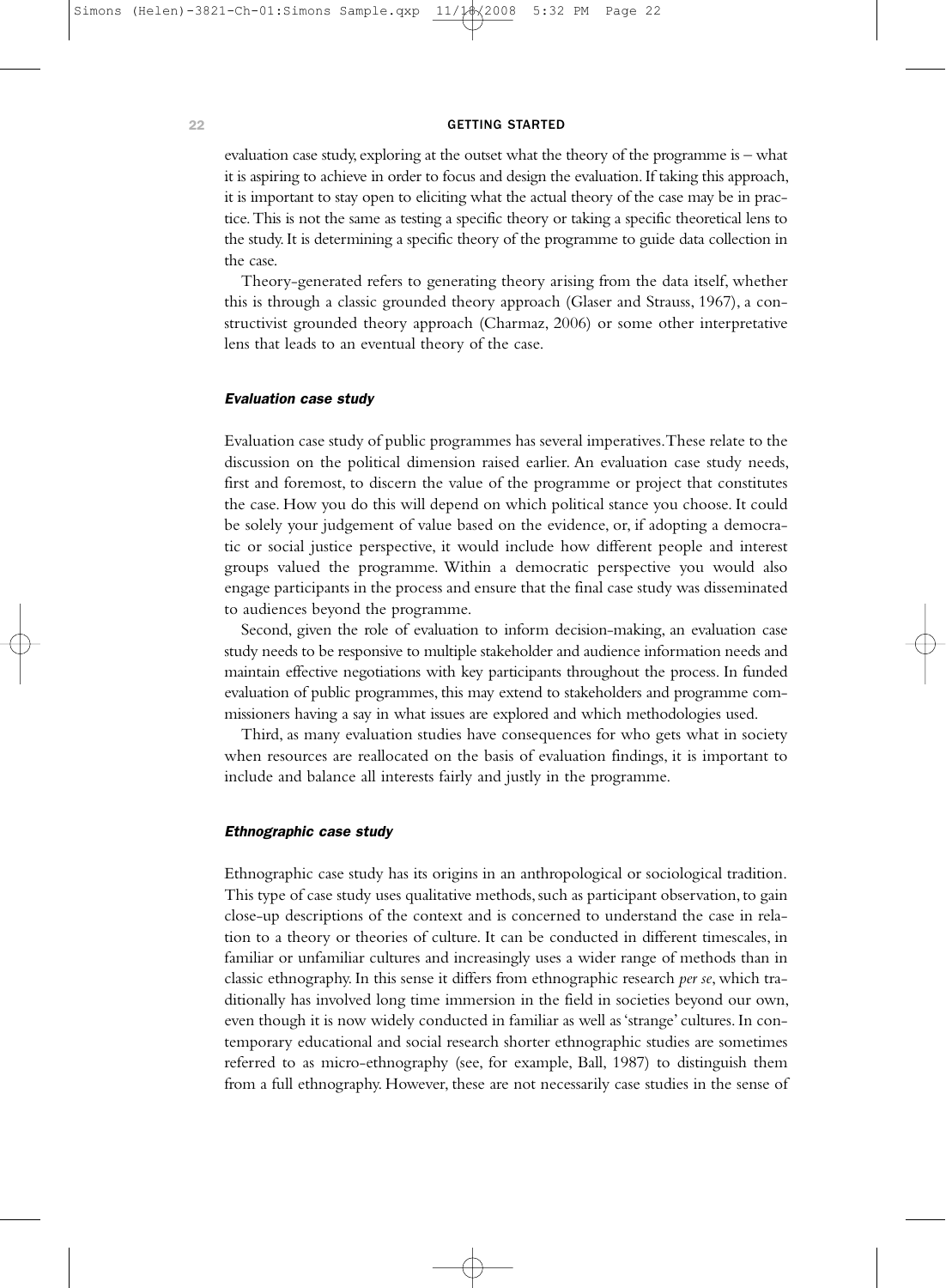a bounded system, or'instance in action'as described earlier.While sharing methods in common with classic ethnography, such as participant observation and interviewing, ethnographic case studies focus on a *particular* project or programme, though still aspiring to understand the case in its socio-cultural context and with concepts of culture in mind.

# **Summary of Strengths and Limitations**

Simons (Helen)-3821-Ch-01:Simons Sample.qxp  $11/14\frac{1}{8}$  2008 5:32

From the conduct of case study research over several decades, it is possible to summarize its key strengths and note what problems or limitations people perceive or have experienced in practice.

# *Strengths*

- Case study using qualitative methods in particular enables the experience and complexity of programmes and policies to be studied in depth and interpreted in the precise socio-political contexts in which programmes and policies are enacted.
- Case study can document multiple perspectives, explore contested viewpoints, demonstrate the influence of key actors and interactions between them in telling a story of the programme or policy in action.It can explain how and why things happened.
- Case study is useful for exploring and understanding the process and dynamics of change.Through closely describing, documenting and interpreting events as they unfold in the 'real life'setting,it can determine the factors that were critical in implementation of a programme or policy and analyse patterns and links between them.
- Case study is flexible, that is, neither time-dependent nor constrained by method. It can be conducted in a few days, months or over several years and be written up in different forms and lengths appropriate to the timescale. It is responsive to shifts in focus and the unanticipated consequences of programmes in action. It can include a range of methods,whatever is most appropriate in understanding the case.
- Case studies written in accessible language, including vignettes and cameos of people in the case, direct observation of events, incidents and settings, allows audiences of case study reports to vicariously experience what was observed and utilize their tacit knowledge in understanding its significance.
- Case study has the potential to engage participants in the research process.This is both a political and epistemological point. It signals a potential shift in the power base of who controls knowledge and recognizes the importance of co-constructing perceived reality through the relationships and joint understandings we create in the field. It also provides an opportunity for researchers to take a self-reflexive approach to understanding the case and themselves.

# *Potential limitations*

To provide balance and signal some issues that will be discussed in later chapters I indicate here what some have seen as potential weaknesses of the case study approach.Often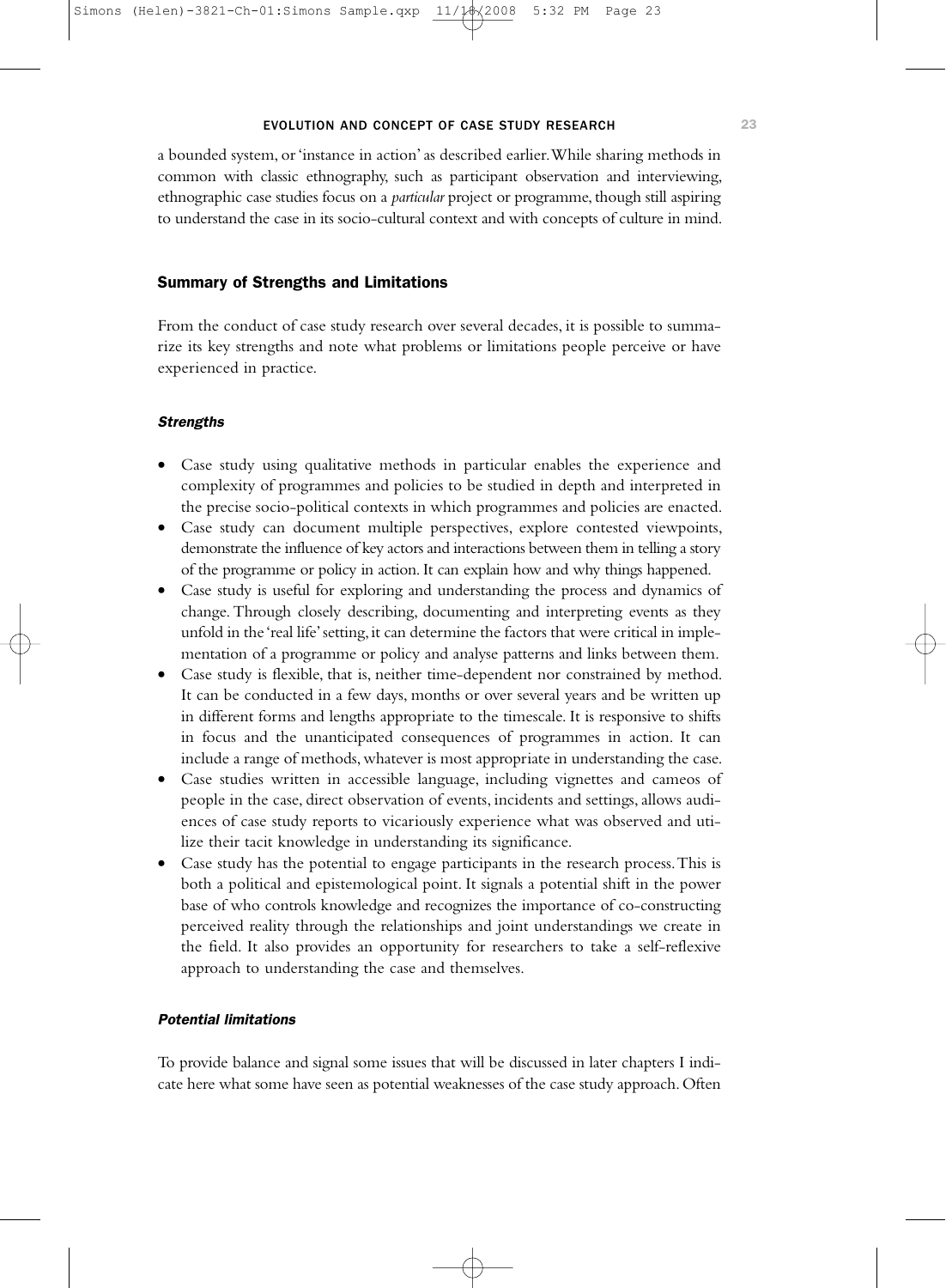these centre on the mass of data accumulated that is difficult to process, reports that are too long and detailed for stakeholders to read and narratives that over-persuade.

Reflecting on his practice of case study in curriculum research,Walker (1986) has noted three issues which caused him to think again about claims for this approach – the uncontrolled intervention that case study research is in the lives of others, the distorted picture it can give of the way things are and its essential conservatism – the case study is locked in time while the people in it have moved on.

Further concerns focus around the personal involvement and/or subjectivity of the researcher, the way in which inferences are drawn from the single case and the validity and usefulness of the findings to inform policy.

I appreciate and recognize these concerns, yet I do not see all of them as necessarily limitations of the approach. It is often a question of how they are perceived and interpreted. Several are addressed in subsequent chapters. Suggestions for how to make sense of the mass of data are offered in Chapters 7 and 8; how to improve reporting so it is accessible and authentic in Chapter 9; how to be sensitive to our interventions in people's lives in Chapter 6. Exploring and disciplining subjectivity is discussed in Chapter 5, and the issues of how to draw inferences and use case study to inform policy-making in Chapter 10. However there are five brief points I wish to make at this point.

First, in the conception of case study discussed in this book, the subjectivity of the researcher is an inevitable part of the frame. It is not seen as a problem but rather, appropriately monitored and disciplined, as essential in understanding and interpreting the case.Too much personal involvement, however, can be a problem and this is examined in Chapter 5.

Secondly, while the reports we write cannot capture (hold) the reality as lived (and in this sense are always historical) there is much we can do to highlight the timing of the study, the partial nature of interpretations and the conditions of their construction so readers can make their own judgements about their relevance and significance.

Thirdly, there are a number of ways to make inferences from a case or cases that are applicable to other contexts.These are not stated as formal propositions or generalizations as in random sample surveys or experimental design research.They stem from a qualitative database and appeal more to tacit and situated understanding for their link to other cases and settings.

Fourthly, the usefulness of findings for policy determination is partly dependent upon acceptance of the different ways in which validity is established and findings are communicated in case study research.

Finally, it is important to state that in many situations in which case study research is conducted, formal generalization for policy-making is not the aim.The aim is particularization – to present a rich portrayal of a single setting to inform practice, establish the value of the case and/or add to knowledge of a specific topic.These issues of subjectivity, generalization and utility for policy-making are explored further in the final chapter. Now it is time to get started.The next two chapters focus respectively on the practicalities of planning and designing the case and choosing methods for your study.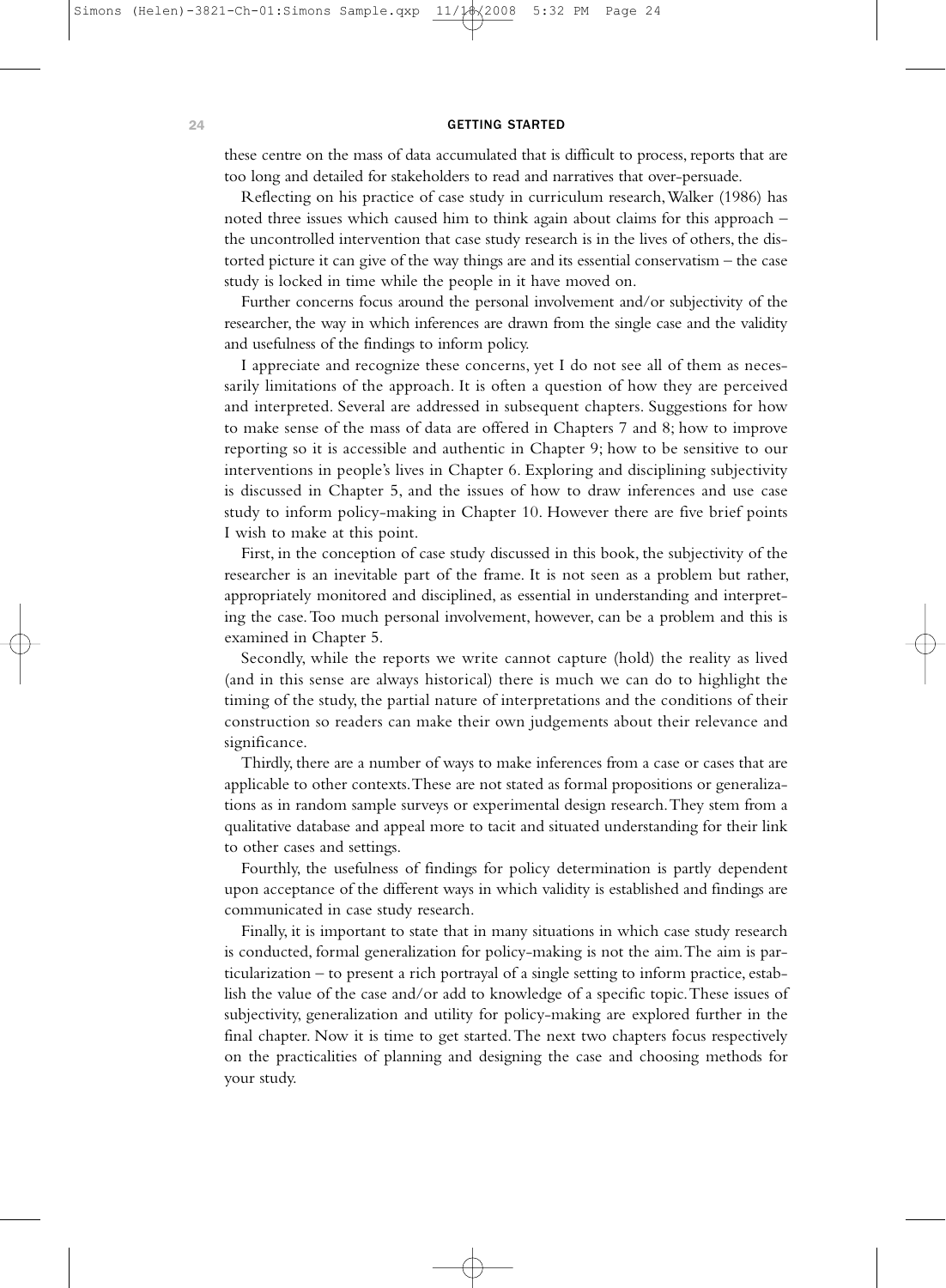# Simons (Helen)-3821-Ch-01:Simons Sample.qxp 11/18/2008 5:32 PM Page 25

**Study Research**

Case Study Memo 1 **Concept, Type and Justification for Case**

- Think through the different types and purposes of case study and the origins from which each stems. This should strengthen how you justify the type you choose.
- Decide what kind of case study you will conduct for what purpose, and what issues or questions it will help you address.
- Acknowledge the particular tradition in which you are locating your case study.
- Justify why your choice is the best approach for the topic and purpose of your research.
- Demonstrate an awareness of any potential difficulties you might encounter and how you would address these in your research.
- Do not spend too much time arguing why you have not chosen other research approaches. This may be helpful to a degree. However, the more important point is to present a convincing argument for why case study research is most appropriate for your research topic.
- Consider the timescale you have in which to conduct the study and what difference this makes to the type you choose, for example – ethnographic, evaluative, theory-based – or intrinsic, instrumental, collective.
- Think about the political implications of the type you choose and the consequences for those in the case – who will benefit, who might not.
- Reflect on what type of case study report your main audience would find useful, for example, descriptive, interpretative, evaluative, explanatory.
- If considering case study for your thesis, decide whether it will be part of your thesis or the whole and how you would justify your decision. Think carefully about whether collective case study is viable. Students frequently opt for two cases thinking that comparison is helpful. It can be, but often is not needed. One case in depth may give you the information you need. Understanding about themselves their case and the research from working with you.

# **Notes**

- 1 The shortfalls of methodologies stemming from a positivist tradition for evaluating and understanding social programmes are outlined in the manifesto from the first Cambridge conference (MacDonald and Parlett, 1973), which brought together US and UK evaluators to explore alternative forms of evaluation.The manifesto also indicated what changes in methodology were required at that time for future effective evaluation.
- 2 In this section I have drawn on Chapter 1 in Simons (1987), which outlines how the field of evaluation evolved. My focus here is only on those factors that led to the need for a case study research approach.
- 3 It is important to note that in this 1975 paper, '"Degrees of freedom" and the case study', Campbell was writing in the context of comparative political studies, where he regarded the single cultural study as the dominant mode of inquiry. While not entirely persuaded of qualitative forms of knowing, Campbell acknowledges both in this paper and elsewhere (Campbell, 1976, 1979) the lack of attention to qualitative evidence in quantitative evaluation studies and that science depends upon qualitative, common sense knowing even though at best it goes beyond this. In the conclusion to his 1975 paper he states that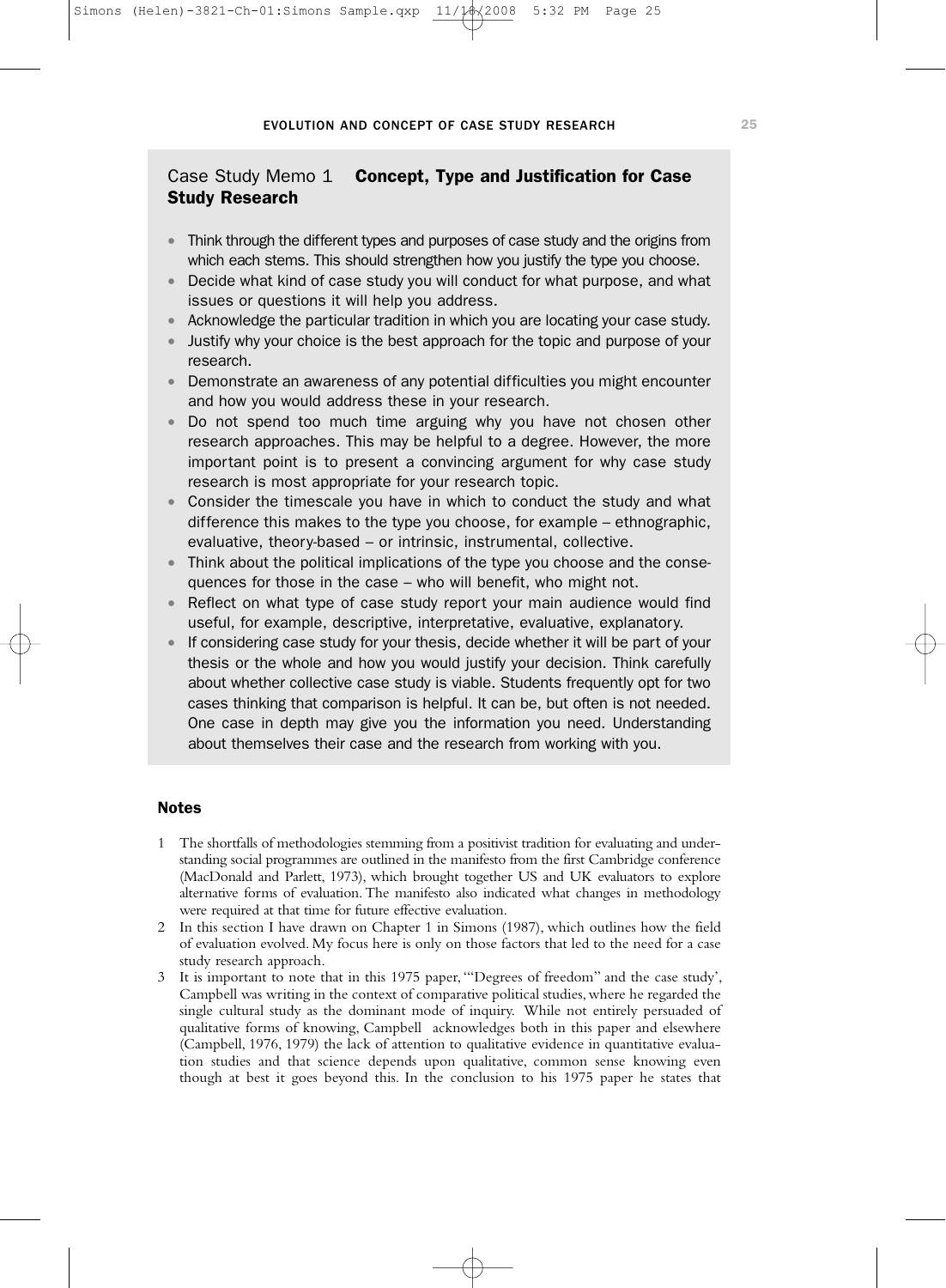methodologists 'must achieve an applied epistemology which integrates both [quantitative and qualitative forms of knowing]. I am indebted to Nigel Norris for this understanding.

Those who discuss the early use of triangulation in social research often draw attention to Campbell's early work in integrating these different forms of knowing (see, for example, Greene, 2007; Stake, 1995).

# **Further Readings**

Bassey, M. (1999) *Case Study Research in Educational Settings*. Buckingham: Open University Press.

An account of case study in educational settings locating the concept within educational research in general. Explores concepts of generalization, theory development and dissemination. An exploration of case study in educational settings locating the concept within educational research and exploring concepts of generalization and theory development. Chapter 3 provides a useful overview of different concepts and definitions of case study.

Merriam, S.B. (1988) *Case Study Research in Education: A Qualitative Approach*. San Francisco, CA: Jossey–Bass.

Focuses specifically on the field of education and qualitative case study, with an interest in what can be learned from the case study approach for professional practice. Chapters 1 and 2 focus respectively on defining the concept, types and uses of case study research, its strengths and limitations as a research design.

Stake, R.E. (1995) *The Art of Case Study Research*. Thousand Oaks, CA: Sage. Explores the central precepts and process of qualitative case study with illustrated examples from an actual case. Chapter 1 provides a succinct conceptualization of the distinctiveness of case study research drawing a distinction between three main types – intrinsic, instrumental and collective case study.

Simons, H. (ed.) (1980) *Towards a Science of the Singular: Essays about Case Study in Educational Research and Evaluation*. Occasional Publications No. I0. Norwich: University of East Anglia, Centre for Applied Research in Education.

The first five chapters demarcate the distinctiveness of case study as distinct from other forms of social inquiry.

Yin, R.K. (1994) *Case Study Research: Design and Methods.* London: Sage.

An examination of case study as a research strategy. The introduction and first chapter indicates the range of research situations for which case study is appropriate compared with other research methods.

Ragin, C. (1992) 'Cases of "What is Case?", in C. Ragin and H. Becker (eds), *What is a Case: Exploring the Foundations of Social Enquiry*. Cambirdge: Cambridge University Press. pp. 1–17.

Outlines found different approaches to defining what a case is – by object, through discovery (within the case), theoretical constructs that emerge from the study, and by convention or consensus of a common concept.

Gomm, R., Hammersley, M. and Foster, P. (eds) (2004) *Case Study Method: Key Issues, Key Texts.* London: Sage.